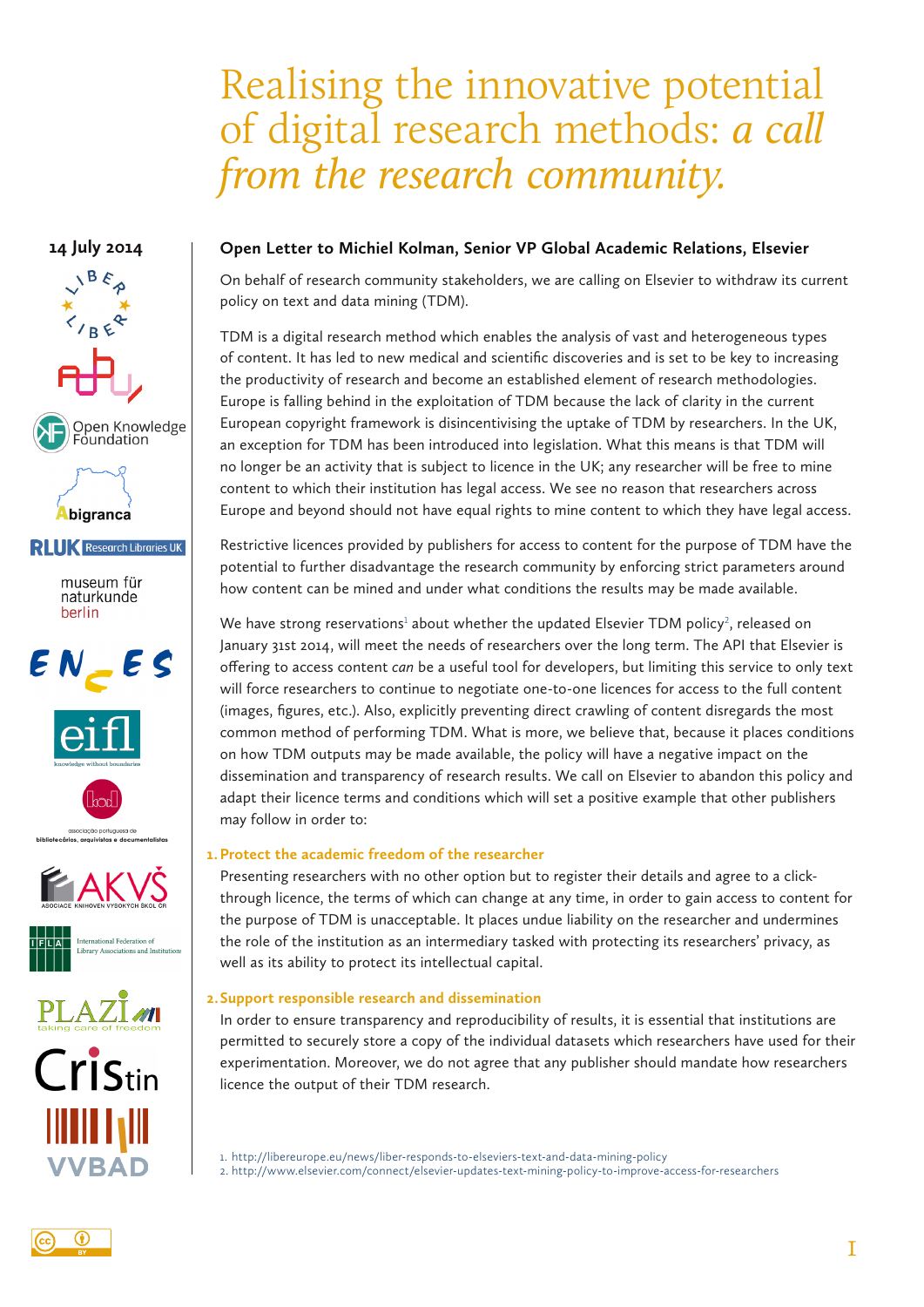













**wellcome**trust





.<br>Suomen Tieteellinen Kirjastoseura









**CESAER** interence of european scho<br>r advanced engineering edu<br>id research

#### **3. Prevent the creation of a monopoly**

The licence for access to content should not limit the choice of text and data mining tools available to researchers, neither those developed by the researcher themselves or provided by a third party.

#### **4.Make technological prevention measures a last resort**

Rather than putting technical measures in place to prevent crawling by robots, publishers should encourage the adoption of protocols for responsible crawling of content, which would ensure that the load placed on publishers' servers by TDM activities remains negligible.

#### **5. Deliver value for money**

Research institutions are already paying a significant amount to Elsevier and other publishers for electronic access to journals. Given this significant revenue, we believe that publisher infrastructure should be robust enough to cope with the added load of TDM. Nor should licence terms prevent researchers using digital methods to exploit this content. Digital content analysis such as TDM is the most effective way of deriving value out of the large digital collections to which institutions subscribe. It can also help institutions to measure, justify and increase return on investment on its large e-journal spend by surfacing valuable elements of the scholarly process such as providing links from new findings to the original publications.

Yours sincerely,

33 Library and Research Organisations 8 Academic Professionals

## **Organisations**

- **LIBER Europe**
- • ADBU
- • Asociación del Personal Bibliotecario de Gran Canaria (Abigranca)
- Association of Libraries of Czech Universities (ALCU)
- • BIBSAM consortium
- • Conference of European Schools for Advanced Engineering Education and Research (CESAER)
- • ContentMine
- • CRISTIN
- • CSUC
- • EBLIDA
- • EIFL
- • Electronic Library of Ukraine consortium (ELibUkr)
- **ENCES**
- FinELib consortium
- • Finnish Research Library Association (STKS)

#### **Individuals**

- • Alessandro Sarretta*, Researcher, Institute of Marine Sciences, Italy*
- • Andras Korna*i, Senior Research Advisor, Hungarian Academy of Sciences, Hungary*
- Flemish Library and Archive Association
- **Ghent University Library**
- • IFLA
- LATABA
- • Library Association of Latvia
- **LERU**
- • Museum für Naturkunde Leibniz-Institut für Evolutions- und Biodiversitätsforschung
- **OpenAIRE**
- Open Knowledge Foundation Germany
- **Plazi**
- Portuguese Association of Librarians, Archivists and Documentalists
- **REBIUN**
- **Research Libraries UK**
- **SPARC Europe**
- Stowarzyszenie EBIB
- The European Library
- UKB consortium
- Wellcome Trust